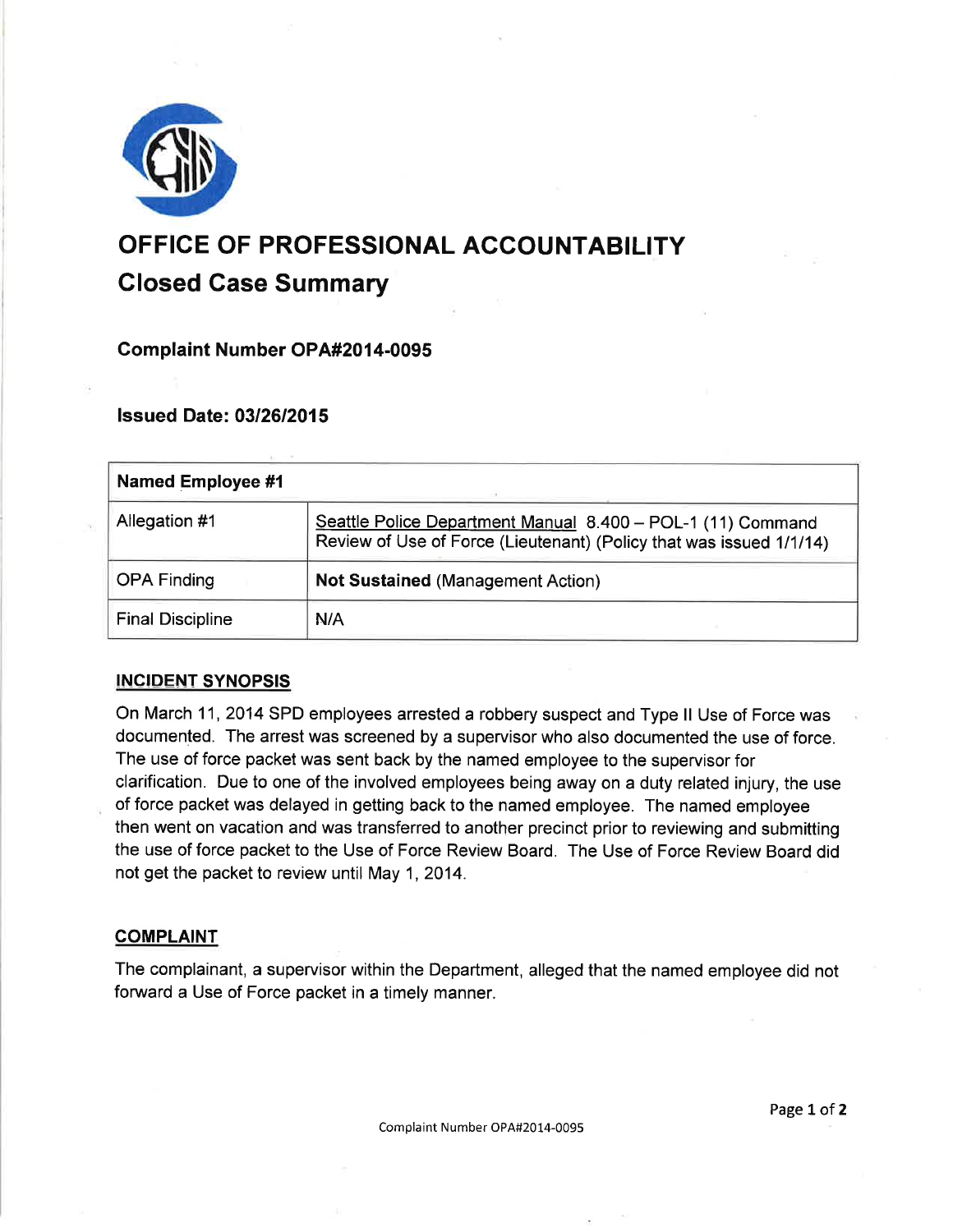## **INVESTIGATION**

The OPA investigation included the following actions

- 1. Review of the complaint e-mail
- 2. Review of the use of force packet
- 3. lnterviews of SPD employees

#### ANALYSIS AND CONCLUSION

The weight of the evidence showed that the named employee did not complete his review section of the Use of Force review packet within the 72 business house as required by policy. However, since the implementation of the use of force policy, it has been noted in this and several other cases the absence of consistently applied methods of timeliness and review of the use of force investigations by the chain of command, particularly when one or more reviewers are out of the office for more than a day or two on authorized absences. lt is recommended that SPD make the necessary process changes to ensure that pending use of force reviews are either completed before a supervisor goes on leave, or in the case of an unplanned absence of a supervisor, are conducted by another supervisor of the same rank.

#### FINDINGS

#### Named Employee #l

Without consistently applied methods of timeliness, especially due to a scheduled or unscheduled absence by a supervisor, it is recommended that a process change is made to prevent the delay of Use of Force reviews. Therefore a finding of Not Sustained (Management Action) was issued for Command Review of Use of Force (Lieutenant).

The OPA Director's letter of Management Action recommendation to the Chief of Police is attached to this report.

NOTE: The Seattle Police Depariment Manual policies cited for the allegation(s) made for this OPA lnvestigation are policies that were in effect during the time of the incident. The issued date of the policy is listed.

Complaint Number OPA#2014-0095